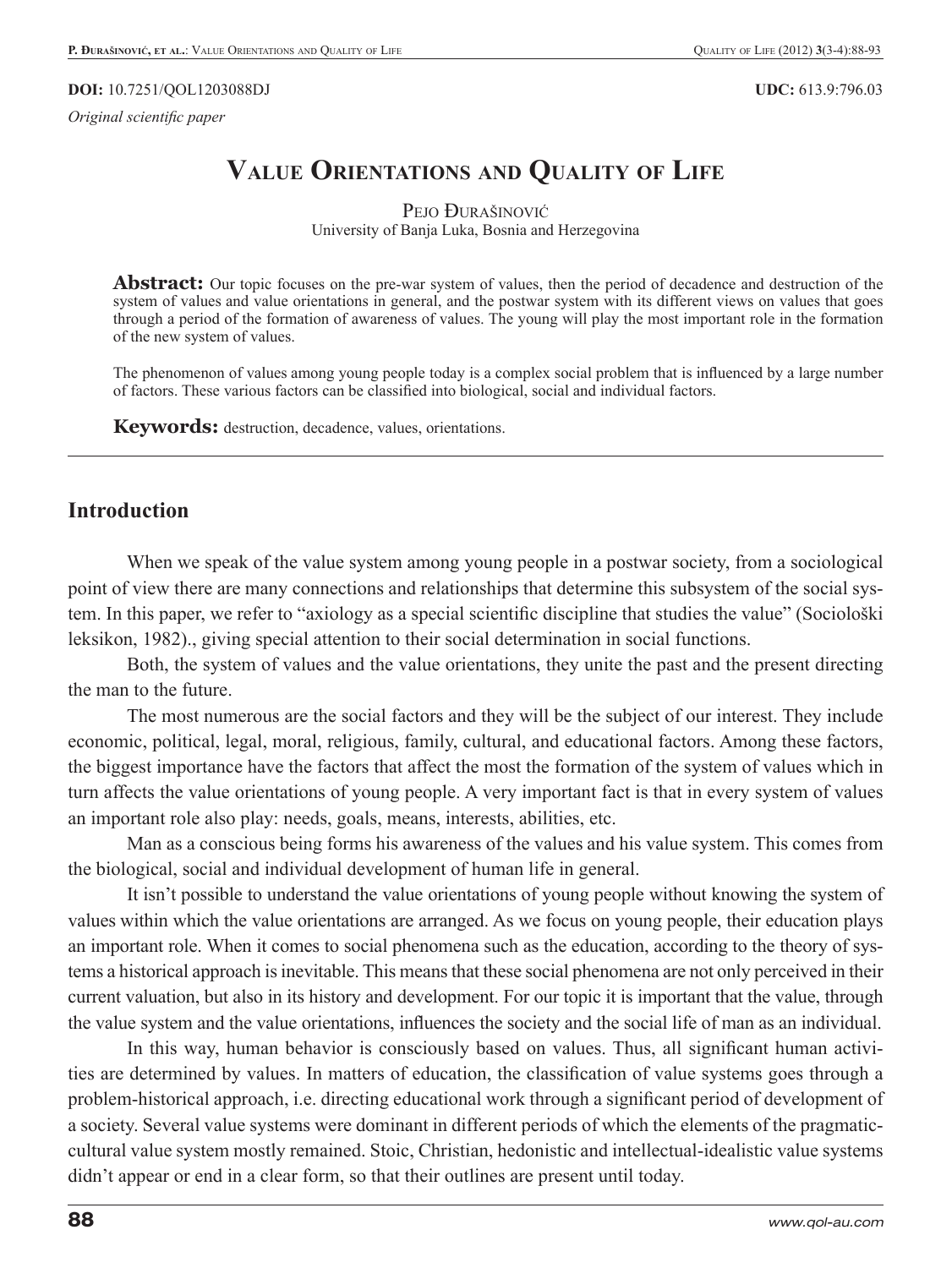The practical and cultural dimension of the educational system is reflected in the fact that this value primarily has the function of preparing people for the work and participation in social life.

The approach to values hasn't been sufficiently established since the war. For certain values it can not be reliably determined whether they are traditional, modern or transitional, absolute or relative, objective or subjective, and constant or variable values.

## **The Social System**

A disorganized social system disorient young people, so that the existence and functioning of the system of values is of great importance for them to be able to make correct choices. In doing so, they need help and support of the institutions, adults, parents and peers. Value orientations are not objective givens, i.e. social statics, as variable values they belong to social dynamics.

For these objective reasons, it is unjustified to impose traditional, modern or other values on the young, values that are desirable in the opinion of adults, because it is difficult to understand their imaginary significance considering that values are changing in the period after the war. It is difficult for the young to understand the value system before the war and its decadence and destruction in the war.

Because of the disturbed system of values, the discrepancy between the proclaimed and the real, the views of young are unstable because their attitudes are not sufficiently empowered by practice of personal experience in their environment. It depends on many factors which values will be accepted and adopted. The establishment of the system of values in young people from a variety of different forms of value mainly depends on the characteristics of the society at a certain time. It also depends on the type of value or the value orientation, status and influence of parents, personality traits, the impact of schools, colleges, then the characteristics of the social group they belong to, media, literature, and the social environment.

The adoption and creation of the awareness of values are a platform for the value orientations of the young. In fact, it represents the ability of the young to get along in time and space, their relationships, behaviours, activities, and status in society.

Looking at the value orientations that way, they can be classified into primary, secondary and tertiary orientations.

The primary value orientations classify the most general terms as antipodes by the system goodbad, worthy-unworthy in certain activities, beautiful-ugly in art, educated-uneducated in education etc.

On the basis of value orientations are human needs, so that none of the significant value orientation is the result of specific circumstances or current situations. It is the result of many related needs and goals and the ways of how they are realized.

 "The most characteristic population that breaks the traditional and modern values are the young." (Suzić, 1998).

Considering that young people at this age often wander, search for something, are at the crossroads of life, changes in the value orientations are faster and more obvious than in the behavour itself.

Therefore, the following hypothesis is that the young more slowly change their behaviour than the value orientations and attitudes. To support this argument, I primarily think of the psycho-physical characteristics of the young such as insecurity, improvisation, dynamics, emotions etc.

Next hypothesis is the importance of the relation between the value orientation and the socialization of personality.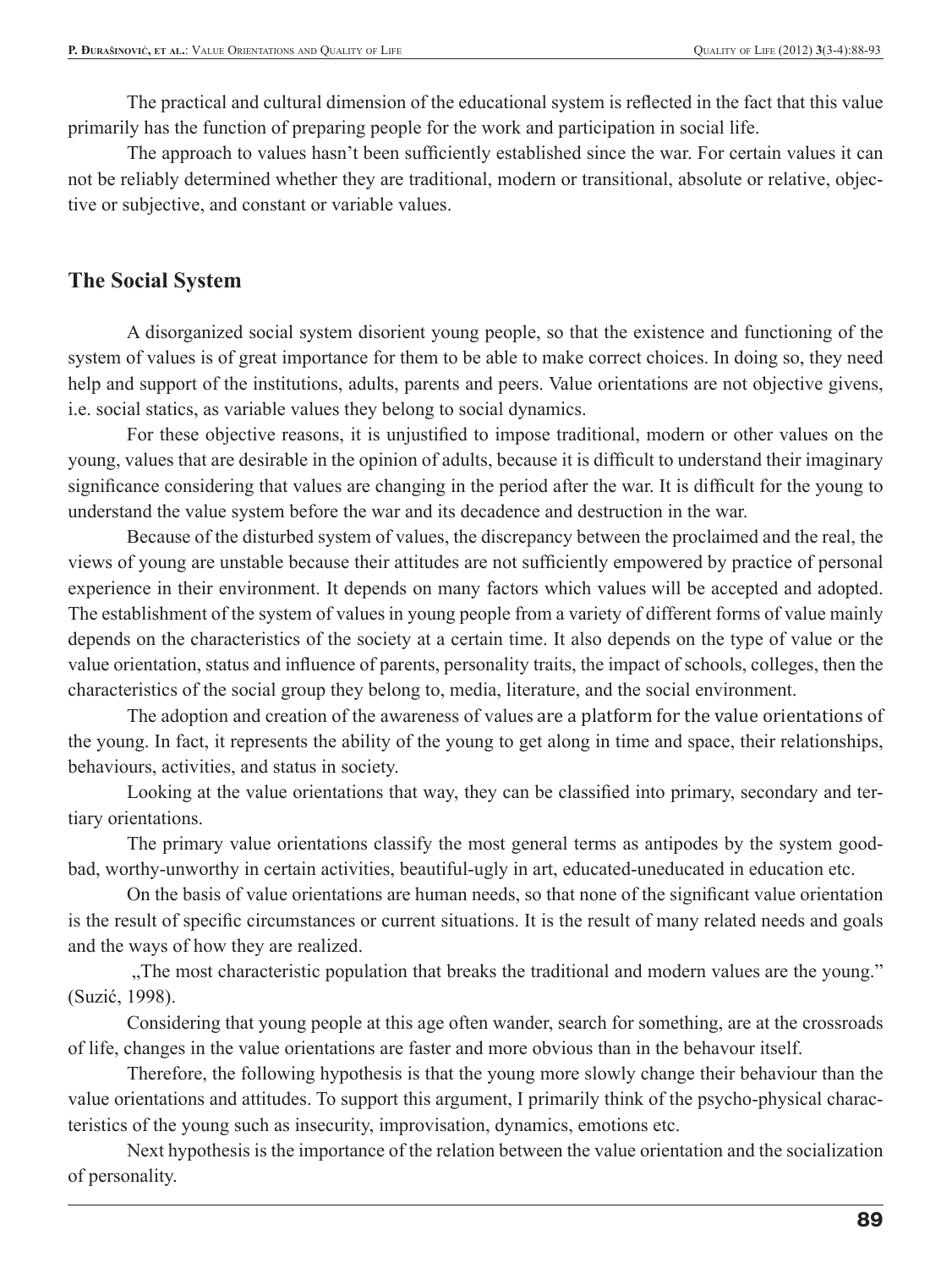The narrower or organized socialization we discussed earlier through education which is its basic form.

The spontaneous socialization is wider, takes place in everyday life and involves many groups. This paper is primarily interested in the participation of the young in the process of growth from an individual to a person ready to take over some social roles. This process can be observed through imitation, interaction, and internalization.

In this paper, personalization will be examined as a complementary process to socialization with the outside influence and pressure of the system of values through the institutions of the system. We will examine its impact on the individual, but also its efforts to form itself, using its incentives, motives and reasons to develop awareness and self-consciousness to the final shape of the system of values.

### **Socialization and Presonalization**

Socialization and personalization show that there isn't only a one-way influence from the society to the individual, but also vice versa.

 "If you look at socialization as compulsion of certain standards or pressure of the cultural and social order, then the individual must be included in this milieu through subjugation or adjustment." (Andevski, 1991).

Another aspect of this hypothesis is the relation between the value orientation and the maturation of personality. In the system of values, it represents a criterion for solving everyday problems in forming interpersonal relationships, thus defining philosophy of life and meaning of existence. On the same platform, the relation between the value orientation and the integration of personality is established which puts this cycle into social frameworks.

As in the system of values, the value orientations have a typology established in the scientific sense.

The most characteristic is Fromm's typology in his work "man for himself" in which he distinguishes productive and unproductive orientations of the human nature.

All physically and mentally healthy beings have the predispositions to the productive value orientation. The unproductive value orientations include recipient, exploitative, and market orientations of the human nature.

Again, as in the system of values, they do not exist or come and go in pure forms, their forms are combined or mixed.

In both cases, the value helps people to regulate their relations with other people, the environment and the society as a whole, creating a perception of the world and a complete understanding of the world.

Whether and to what extent an individual accepts, adopts and disseminates the values of a society largely depends on individual characteristics and capabilities of the individuals to accept the social symbols as their own. Also, they must go through the developmental course of maturation from the individual to the personality through the earlier listed stages of socialization and personalization.

Post-war society is undergoing a process of change in all spheres of life.

The previous system of values based on the socio-political and economic system of the socialist order, the ideology of one party and its inherent view of the world, religion, family, law, liberty, property, authority, broke up after the disintegration of the state. The transition our society is going through is a process of transformation from a socialist to a capitalist system. They were two opposite, different and antagonistic systems.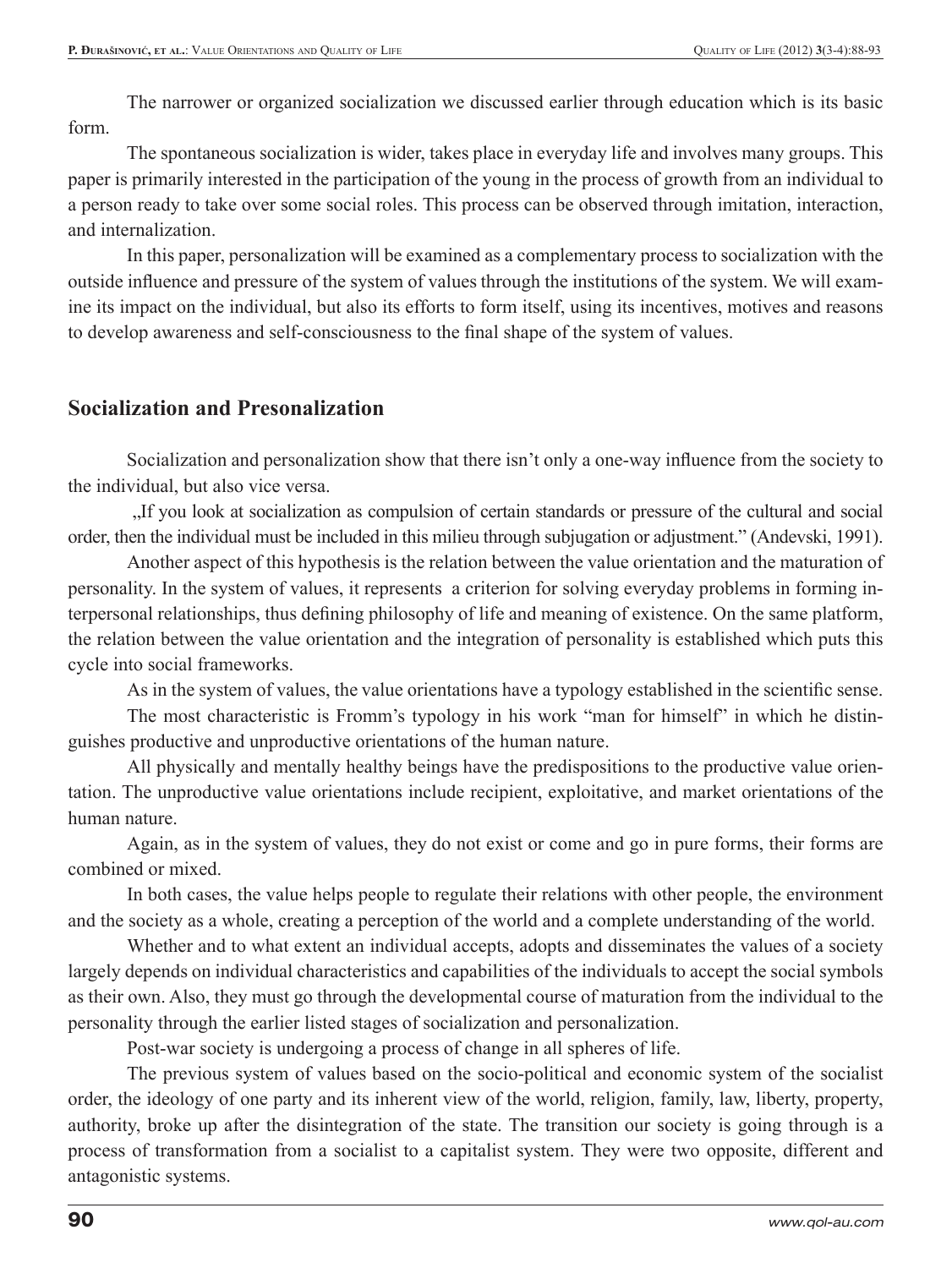The road to the establishment of the capitalist system involves the transformation of all subsystems of the global social system (political, economic, cultural, security and defense, legal, health, educational, social, etc.).

 "Young people who are in the focus of our study do not remember the previous system of values. They live in a time of different value orientations" (Ninković, 2004). In a short time, their pluralism will establish the same value system as in the Western capitalist society. This model of society proclaims the following system of values: Political pluralism, market economy, rule of rights, private property, civil society, individuality, technical progress, etc. This system of values is possible and compatible with other systems. Only in unity with other systems of the capitalist order, it can be realized on principles of rationality and functionality. "In our conditions, until the establishment of the capitalist system and the system of values based on it, it's the most objective to treat the value orientation." (Kačavenda, 1983). In this interregnum the young will wander between what is said and the real, with a bad and uncertain current and future position in society. "This situation favours the betrayal of young people to alcohol, drugs, prostitution, delinquency, violence, suicide, immorality, lack of solidarity, idleness, divorce, lack of culture, generation conflict, gender conflict, apathy, lack of imagination, etc." (Group of authors, 2006).

### **Research Results**

The results indicate the following:

- There are two parallel systems of values, the one that established and built up the previous social order and the other that is formed through the process of building of new social relations through the transition and European integration.
- In the formation of the system of values we can distinguish two subsystems, namely: a) ambitious, aggressive, intrusive, rich tycoon national elites as a minority and b) a discouraged majority which lacks in ambition, will and power to change.
- There is also a great turmoil and disorientation among young people when it comes to their relation towards the material, the enrichment which in their opinion suits crime and corruption.
- 2/3 of the respondents consider important and very important the regaining of the B&H traditional values.
- It is important to emphasize that the same number of young people in another context prefer modernist orientations.
- The next interesting thing is that 4/5 of the young prefer a strong and energetic leader who will help the society out of difficulties. This attitude is characteristic for past times and it stands in contrast to the strengthening of the institutions in the system of the rule of law and democracy as a goal towards modernization.
- There is a very strong relation towards the state property, which is also a tendency and a value orientation of an earlier time and not of their own which is characterized by the change of ownership through privatization difficulties.
- Behind state property there is the development of democratic awareness and social liberalization in the scale of values.
- Education, science and culture are in the fourth place in the scale of values and are considered important and very important.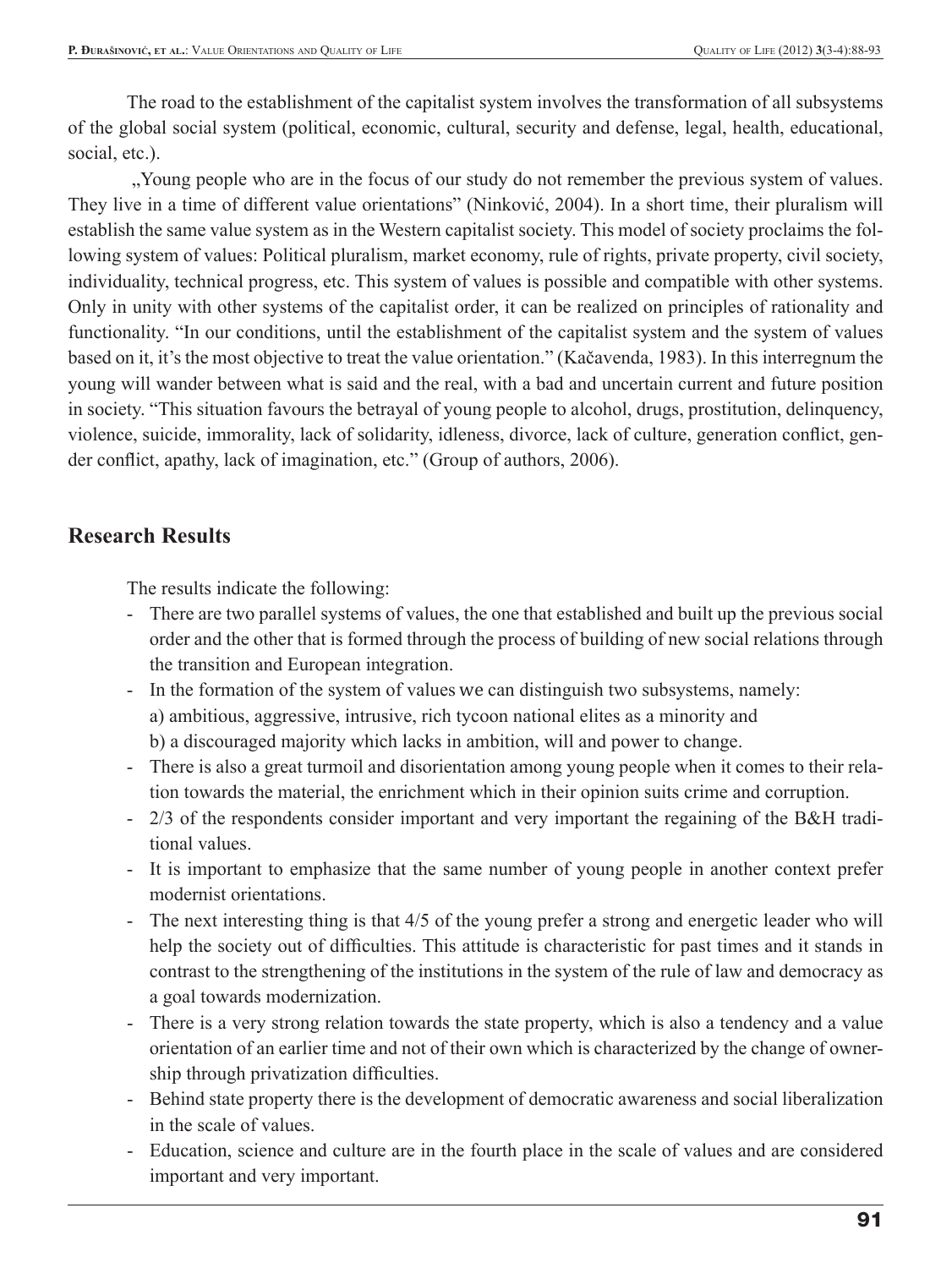- Civil and human rights are in the third place in the scale of values.
- The part of environmental awareness is in the group of first goals and is located in the middle of the scale of values.
- The importance of the fulfillment of specified conditions for joining the EU is positioned far below the other goals.
- The state of law and the rule of law are in the upper part of the scale of values as important and very important which indicates a liberal-democratic orientation of the young.
- Crime and corruption are highly positioned as a social evil.
- Jobs are the most important social goal and are in the first place with 98%.
- The importance of social welfare is the second most important and highly placed as the first objective.
- The value of social activism is of secondary importance.
- It is observed that there is low need for social engagement.
- The passivism of the young and weak social activism put them on the margins of the society.
- What is also obvious as a paradigm in the behaviour of the young is the so-called accustomed non-activism.
- The problem of social engagement of the young is followed by the justification of the impossibility of changes.
- Young people show a remarkable maturity and criticism towards the social reality in which they live.
- Religious programs are interrupted with beer commercials which is incompatible.
- The media have become a disaster for the young because they show everything that distorts values.
- Reforms lead education to destruction and cripple the young.
- Alcohol, drugs, violence and socio-pathological phenomena degrade the young a lot.

## **Conclusions**

Man as a conscious being forms his awareness of the values and his value system.

All significant human activities are determined by values.

Post-war society is undergoing a process of change in all spheres of life.

The road to the establishment of the capitalist system involves the transformation of all subsystems of the global social system (political, economic, cultural, security and defense, legal, health, educational, social, etc.).

A disorganized social system disorient young people.

In this interregnum the young will wander between what is said and the real, with a bad and uncertain current and future position in society. This situation favours the betrayal of young people to alcohol, drugs, prostitution, delinquency, violence, suicide, immorality, lack of solidarity, idleness, divorce, lack of culture, generation conflict, gender conflict, apathy, lack of imagination, etc.

There are two parallel systems of values.

The most characteristic population that breaks the traditional and modern values are the young.